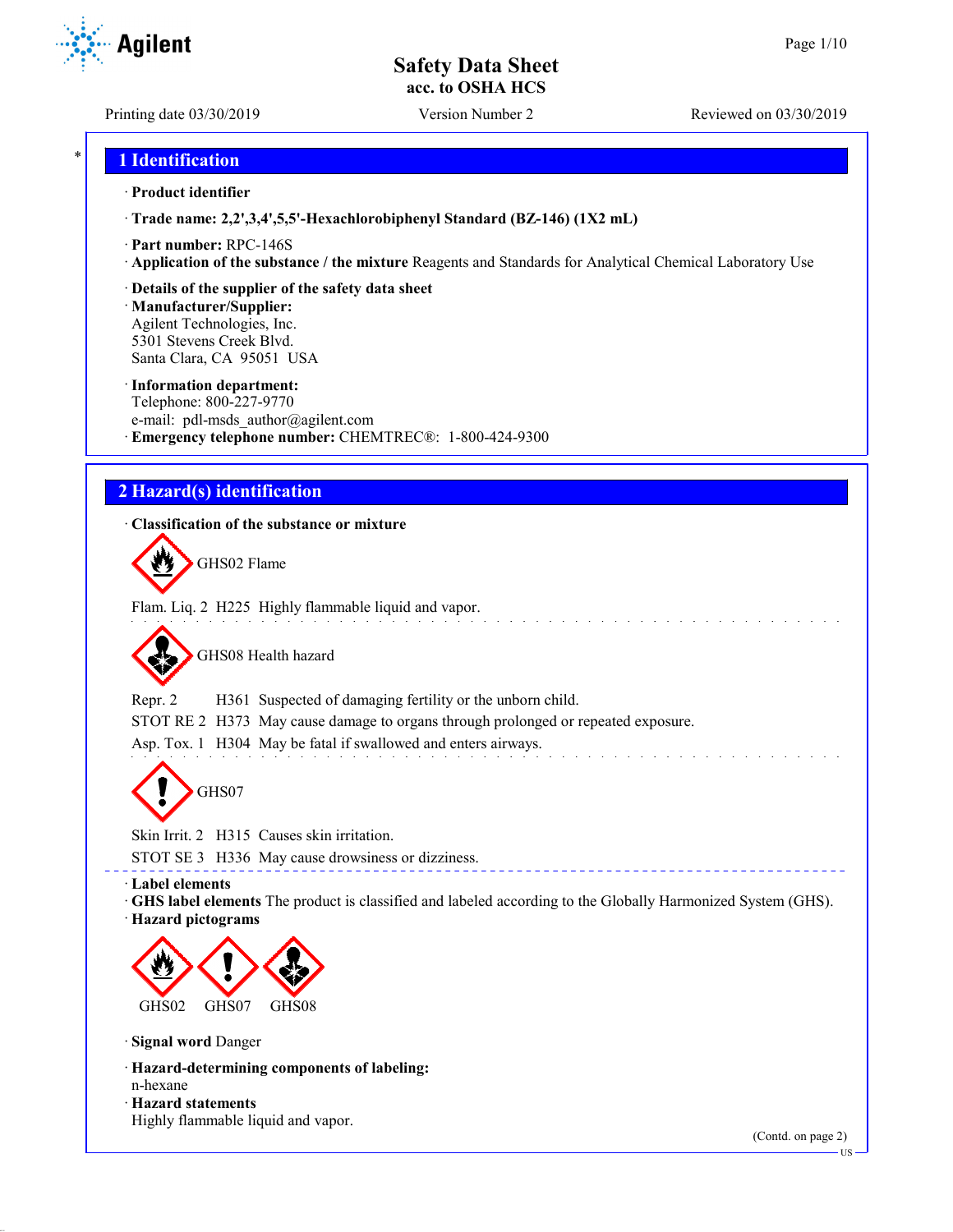Printing date 03/30/2019 Version Number 2 Reviewed on 03/30/2019

(Contd. on page 3)

#### **Trade name: 2,2',3,4',5,5'-Hexachlorobiphenyl Standard (BZ-146) (1X2 mL)**

(Contd. of page 1) Causes skin irritation. Suspected of damaging fertility or the unborn child. May cause drowsiness or dizziness. May cause damage to organs through prolonged or repeated exposure. May be fatal if swallowed and enters airways. · **Precautionary statements** Obtain special instructions before use. Do not handle until all safety precautions have been read and understood. Keep away from heat/sparks/open flames/hot surfaces. - No smoking. Ground/bond container and receiving equipment. Use explosion-proof electrical/ventilating/lighting/equipment. Use only non-sparking tools. Take precautionary measures against static discharge. Do not breathe dust/fume/gas/mist/vapors/spray. Wash thoroughly after handling. Use only outdoors or in a well-ventilated area. Wear protective gloves/protective clothing/eye protection/face protection. If swallowed: Immediately call a poison center/doctor. Specific treatment (see on this label). Do NOT induce vomiting. If on skin (or hair): Take off immediately all contaminated clothing. Rinse skin with water/shower. IF INHALED: Remove person to fresh air and keep comfortable for breathing. IF exposed or concerned: Get medical advice/attention. Call a poison center/doctor if you feel unwell. Get medical advice/attention if you feel unwell. Take off contaminated clothing and wash it before reuse. If skin irritation occurs: Get medical advice/attention. In case of fire: Use for extinction: CO2, powder or water spray. Store in a well-ventilated place. Keep container tightly closed. Store in a well-ventilated place. Keep cool. Store locked up. Dispose of contents/container in accordance with local/regional/national/international regulations. · **Classification system:** · **NFPA ratings (scale 0 - 4)** 1 3  $\overline{0}$  $Health = 1$ Fire  $= 3$ Reactivity  $= 0$ · **HMIS-ratings (scale 0 - 4)** HEALTH FIRE REACTIVITY  $\boxed{0}$  Reactivity = 0  $\frac{1}{\Box}$  Health = 1  $3$  Fire = 3 · **Other hazards** · **Results of PBT and vPvB assessment** · **PBT:** Not applicable. · **vPvB:** Not applicable. US

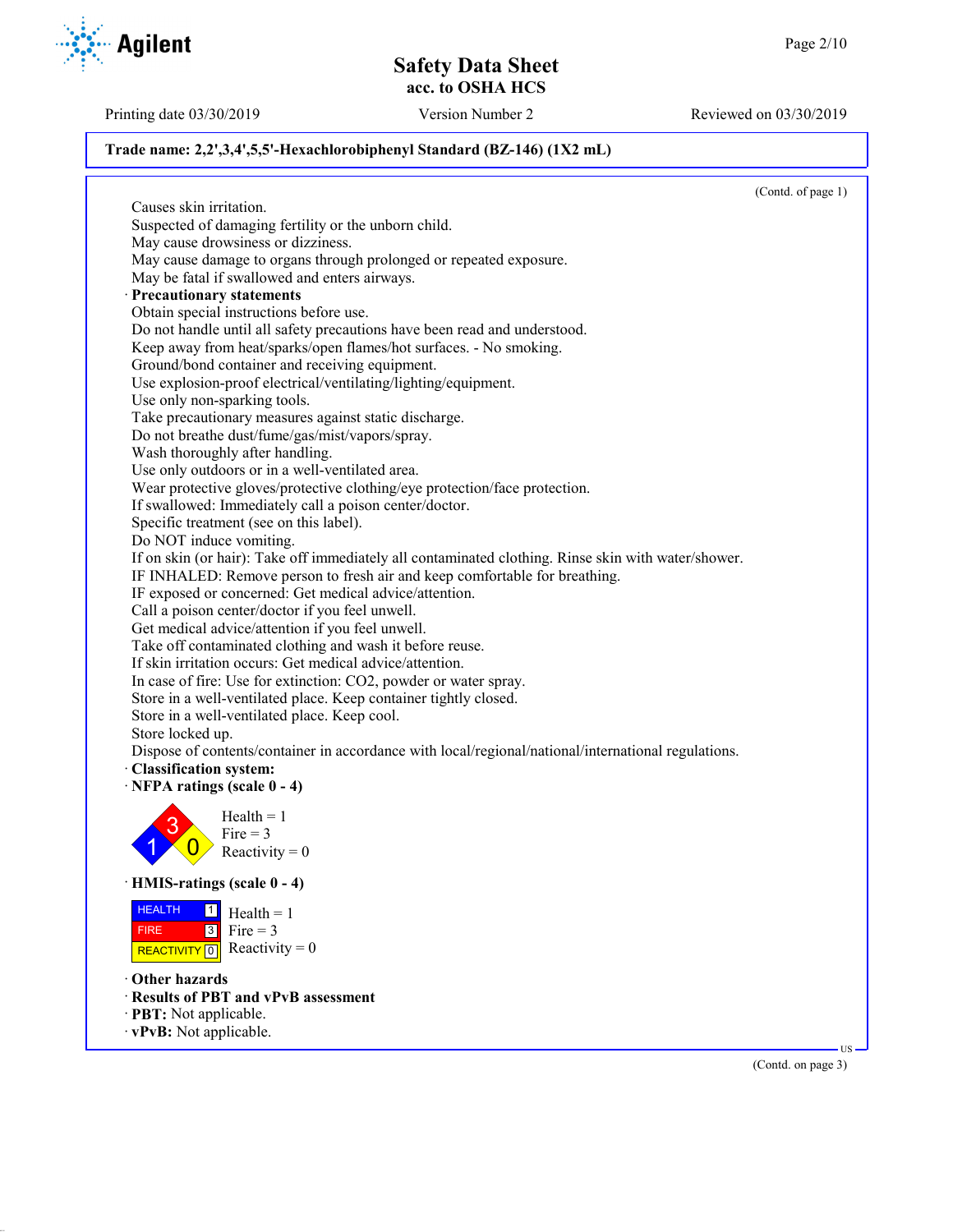Printing date 03/30/2019 Version Number 2 Reviewed on 03/30/2019

#### **Trade name: 2,2',3,4',5,5'-Hexachlorobiphenyl Standard (BZ-146) (1X2 mL)**

(Contd. of page 2)

### **3 Composition/information on ingredients**

· **Chemical characterization: Mixtures**

· **Description:** Mixture of the substances listed below with nonhazardous additions.

· **Dangerous components:**

110-54-3 n-hexane 99.985%

## **4 First-aid measures**

#### · **Description of first aid measures**

· **General information:**

Immediately remove any clothing soiled by the product.

Symptoms of poisoning may even occur after several hours; therefore medical observation for at least 48 hours after the accident.

- · **After inhalation:** In case of unconsciousness place patient stably in side position for transportation.
- · **After skin contact:** Immediately wash with water and soap and rinse thoroughly.
- · **After eye contact:** Rinse opened eye for several minutes under running water.
- · **After swallowing:** If symptoms persist consult doctor.
- · **Information for doctor:**
- · **Most important symptoms and effects, both acute and delayed** No further relevant information available.
- · **Indication of any immediate medical attention and special treatment needed**
- No further relevant information available.

## **5 Fire-fighting measures**

- · **Extinguishing media**
- · **Suitable extinguishing agents:**
- CO2, extinguishing powder or water spray. Fight larger fires with water spray or alcohol resistant foam.
- · **For safety reasons unsuitable extinguishing agents:** Water with full jet
- · **Special hazards arising from the substance or mixture**
- During heating or in case of fire poisonous gases are produced.
- · **Advice for firefighters**
- · **Protective equipment:** Mouth respiratory protective device.

## **6 Accidental release measures**

- · **Personal precautions, protective equipment and emergency procedures** Mount respiratory protective device. Wear protective equipment. Keep unprotected persons away. · **Environmental precautions:** Do not allow to enter sewers/ surface or ground water. · **Methods and material for containment and cleaning up:** Absorb with liquid-binding material (sand, diatomite, acid binders, universal binders, sawdust). Dispose contaminated material as waste according to item 13. Ensure adequate ventilation. **Reference to other sections** See Section 7 for information on safe handling.
- See Section 8 for information on personal protection equipment.
- See Section 13 for disposal information.

(Contd. on page 4)

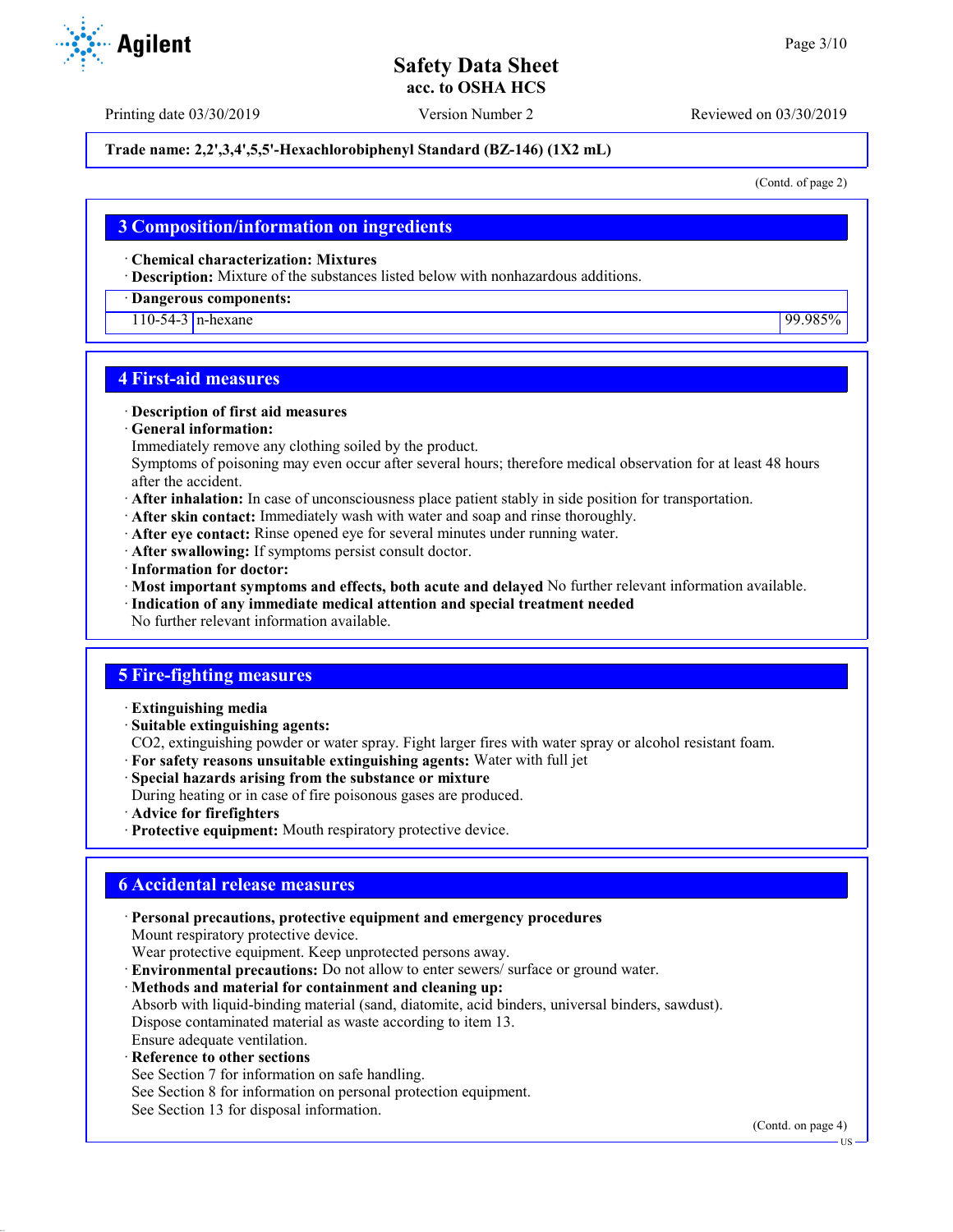Printing date 03/30/2019 Version Number 2 Reviewed on 03/30/2019

**Trade name: 2,2',3,4',5,5'-Hexachlorobiphenyl Standard (BZ-146) (1X2 mL)**

(Contd. of page 3)

#### · **Protective Action Criteria for Chemicals**

· **PAC-1:** 110-54-3 n-hexane 260 ppm

· **PAC-2:**

110-54-3 n-hexane 2900\* ppm

· **PAC-3:**

110-54-3 n-hexane 8600<sup>\*\*</sup> ppm

## **7 Handling and storage**

#### · **Handling:**

- · **Precautions for safe handling**
- Ensure good ventilation/exhaustion at the workplace.

Open and handle receptacle with care.

Prevent formation of aerosols.

· **Information about protection against explosions and fires:** Keep ignition sources away - Do not smoke. Protect against electrostatic charges. Keep respiratory protective device available.

- · **Conditions for safe storage, including any incompatibilities**
- · **Storage:**
- · **Requirements to be met by storerooms and receptacles:** Store in a cool location.
- · **Information about storage in one common storage facility:** Not required.
- Further information about storage conditions:
- Keep receptacle tightly sealed.

Store in cool, dry conditions in well sealed receptacles.

**Specific end use(s)** No further relevant information available.

## \* **8 Exposure controls/personal protection**

· **Additional information about design of technical systems:** No further data; see item 7.

#### · **Control parameters**

· **Components with limit values that require monitoring at the workplace:**

#### **110-54-3 n-hexane**

- PEL Long-term value: 1800 mg/m<sup>3</sup>, 500 ppm
- REL Long-term value:  $180 \text{ mg/m}^3$ , 50 ppm
- TLV Long-term value:  $176 \text{ mg/m}^3$ , 50 ppm Skin; BEI

## · **Ingredients with biological limit values:**

#### **110-54-3 n-hexane**

#### $BEI$  0.4 mg/L

Medium: urine

Time: end of shift at end of workweek

Parameter: 2.5-Hexanedione without hydrolysis

· **Additional information:** The lists that were valid during the creation were used as basis.

(Contd. on page 5)



US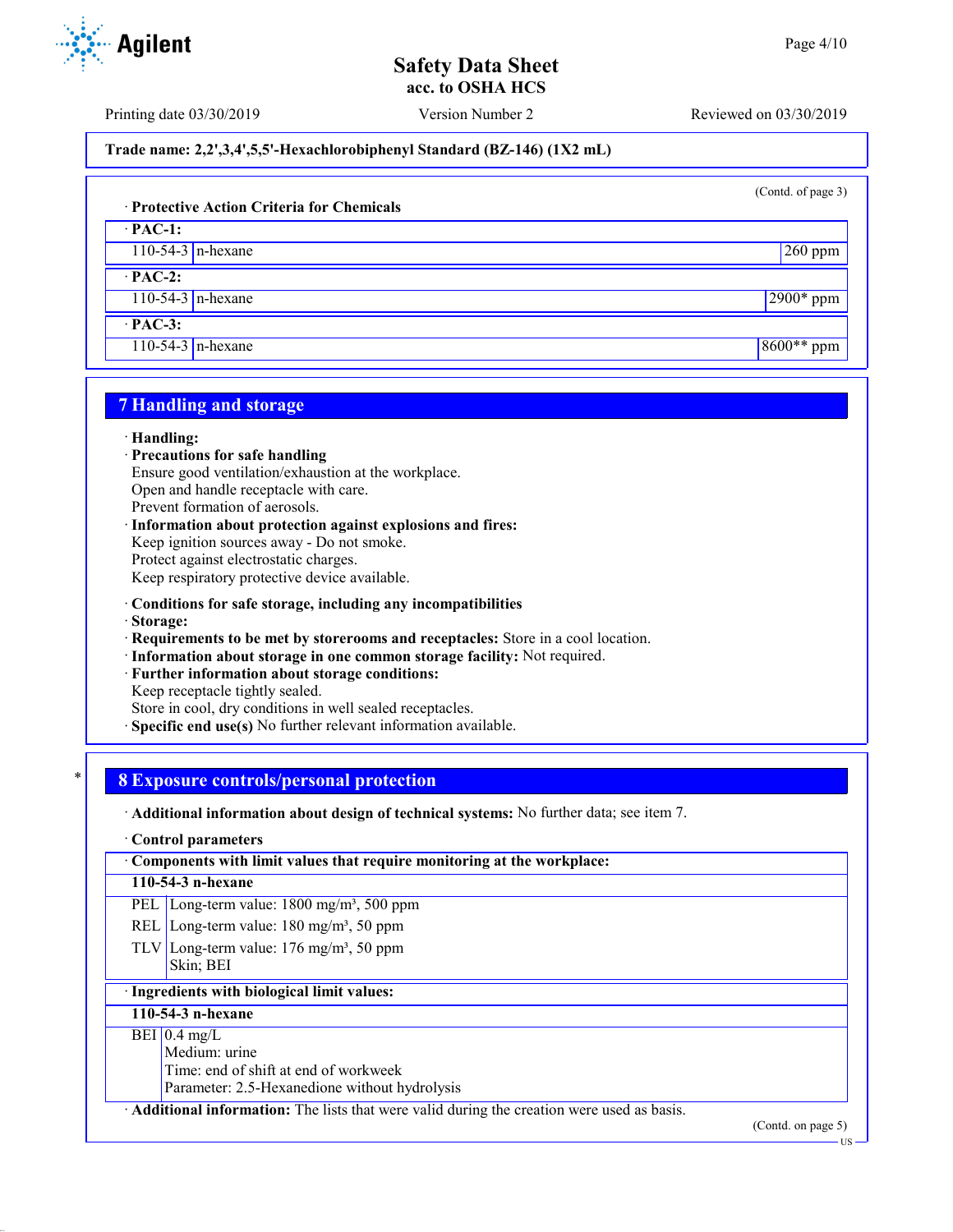Printing date 03/30/2019 Version Number 2 Reviewed on 03/30/2019

#### **Trade name: 2,2',3,4',5,5'-Hexachlorobiphenyl Standard (BZ-146) (1X2 mL)**

(Contd. of page 4)

· **Exposure controls** · **Personal protective equipment:** · **General protective and hygienic measures:** Keep away from foodstuffs, beverages and feed. Immediately remove all soiled and contaminated clothing. Wash hands before breaks and at the end of work. Store protective clothing separately. Avoid contact with the skin. Avoid contact with the eyes and skin. · **Breathing equipment:** When used as intended with Agilent instruments, the use of the product under normal laboratory conditions and with standard practices does not result in significant airborne exposures and therefore respiratory protection is not needed. Under an emergency condition where a respirator is deemed necessary, use a NIOSH or equivalent approved device/equipment with appropriate organic or acid gas cartridge. · **Protection of hands:** Although not recommended for constant contact with the chemicals or for clean-up, nitrile gloves 11-13 mil thickness are recommended for normal use. The breakthrough time is 1 hr. For cleaning a spill where there is direct contact of the chemical, butyl rubber gloves are recommended 12-15 mil thickness with breakthrough times exceeding 4 hrs. Supplier recommendations should be followed. · **Material of gloves** For normal use: nitrile rubber, 11-13 mil thickness For direct contact with the chemical: butyl rubber, 12-15 mil thickness · **Penetration time of glove material** For normal use: nitrile rubber: 1 hour For direct contact with the chemical: butyl rubber: >4 hours Eye protection: Tightly sealed goggles **9 Physical and chemical properties** · **Information on basic physical and chemical properties** · **General Information** · **Appearance:** Form: Fluid **Color:** Colorless **· Odor:** Characteristic Characteristic Characteristic Characteristic Characteristic Characteristic Characteristic Characteristic Characteristic Characteristic Characteristic Characteristic Characteristic Characteristic Ch **· Odor threshold: PH-value:** Not determined. · **Change in condition Melting point/Melting range:**  $-95 \degree C (-139 \degree F)$ **Boiling point/Boiling range:** 69 °C (156.2 °F)  $\cdot$  **Flash point:**  $-22 \degree C (-7.6 \degree F)$ **Flammability (solid, gaseous):** Not applicable. (Contd. on page 6) US

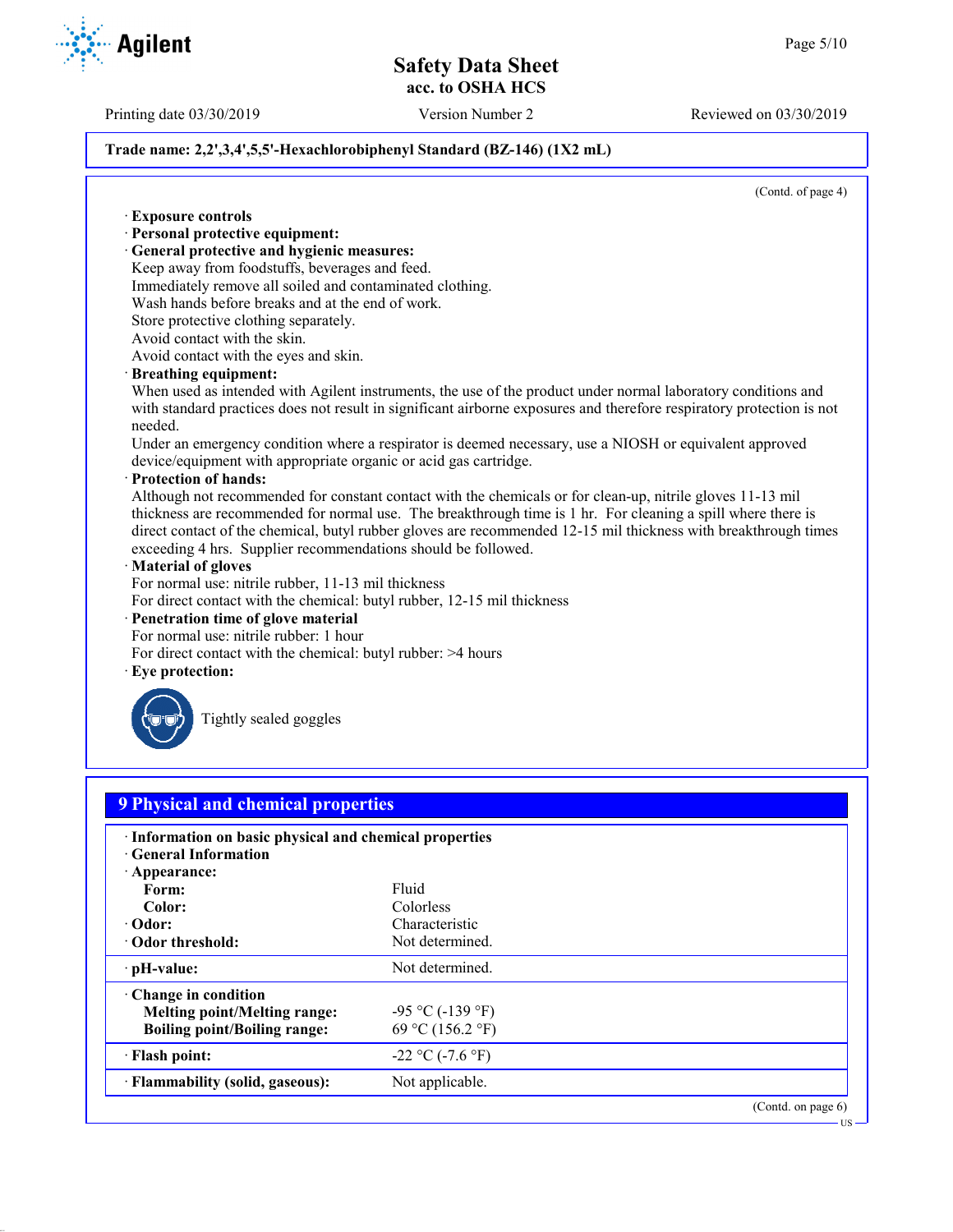Printing date 03/30/2019 Version Number 2 Reviewed on 03/30/2019

#### **Trade name: 2,2',3,4',5,5'-Hexachlorobiphenyl Standard (BZ-146) (1X2 mL)**

|                                                            | (Contd. of page 5)                                                                            |
|------------------------------------------------------------|-----------------------------------------------------------------------------------------------|
| · Ignition temperature:                                    | 240 °C (464 °F)                                                                               |
| Decomposition temperature:                                 | Not determined.                                                                               |
| Auto igniting:                                             | Product is not selfigniting.                                                                  |
| Danger of explosion:                                       | Product is not explosive. However, formation of explosive air/vapor<br>mixtures are possible. |
| <b>Explosion limits:</b>                                   |                                                                                               |
| Lower:                                                     | $1.2$ Vol $%$                                                                                 |
| Upper:                                                     | 7.4 Vol %                                                                                     |
| $\cdot$ Vapor pressure at 20 °C (68 °F):                   | 110 hPa (82.5 mm Hg)                                                                          |
| Density at 20 $^{\circ}$ C (68 $^{\circ}$ F):              | $0.7$ g/cm <sup>3</sup> (5.8415 lbs/gal)                                                      |
| · Relative density                                         | Not determined                                                                                |
| · Vapor density                                            | Not determined                                                                                |
| · Evaporation rate                                         | Not determined.                                                                               |
| Solubility in / Miscibility with                           |                                                                                               |
| Water at $20^{\circ}$ C (68 °F):                           | $0.1$ g/l                                                                                     |
| · Partition coefficient (n-octanol/water): Not determined. |                                                                                               |
| · Viscosity:                                               |                                                                                               |
| Dynamic:                                                   | Not determined.                                                                               |
| Kinematic:                                                 | Not determined.                                                                               |
| · Solvent content:                                         |                                                                                               |
| Organic solvents:                                          | 100.0%                                                                                        |
| <b>VOC</b> content:                                        | 99.98%                                                                                        |
|                                                            | 999.8 g/l / 8.34 lb/gal                                                                       |
| • Other information                                        | No further relevant information available.                                                    |

# **10 Stability and reactivity**

· **Reactivity** No further relevant information available.

· **Chemical stability**

- · **Thermal decomposition / conditions to be avoided:** No decomposition if used according to specifications.
- · **Possibility of hazardous reactions** No dangerous reactions known.
- · **Conditions to avoid** No further relevant information available.
- · **Incompatible materials:** No further relevant information available.
- · **Hazardous decomposition products:** No dangerous decomposition products known.

# **11 Toxicological information**

· **Information on toxicological effects**

· **Acute toxicity:**

· **LD/LC50 values that are relevant for classification:**

**ATE (Acute Toxicity Estimate)**

Oral LD50 5,001 mg/kg (rat)

Dermal LD50 3,000 mg/kg (rabbit)

(Contd. on page 7)

US

**Agilent**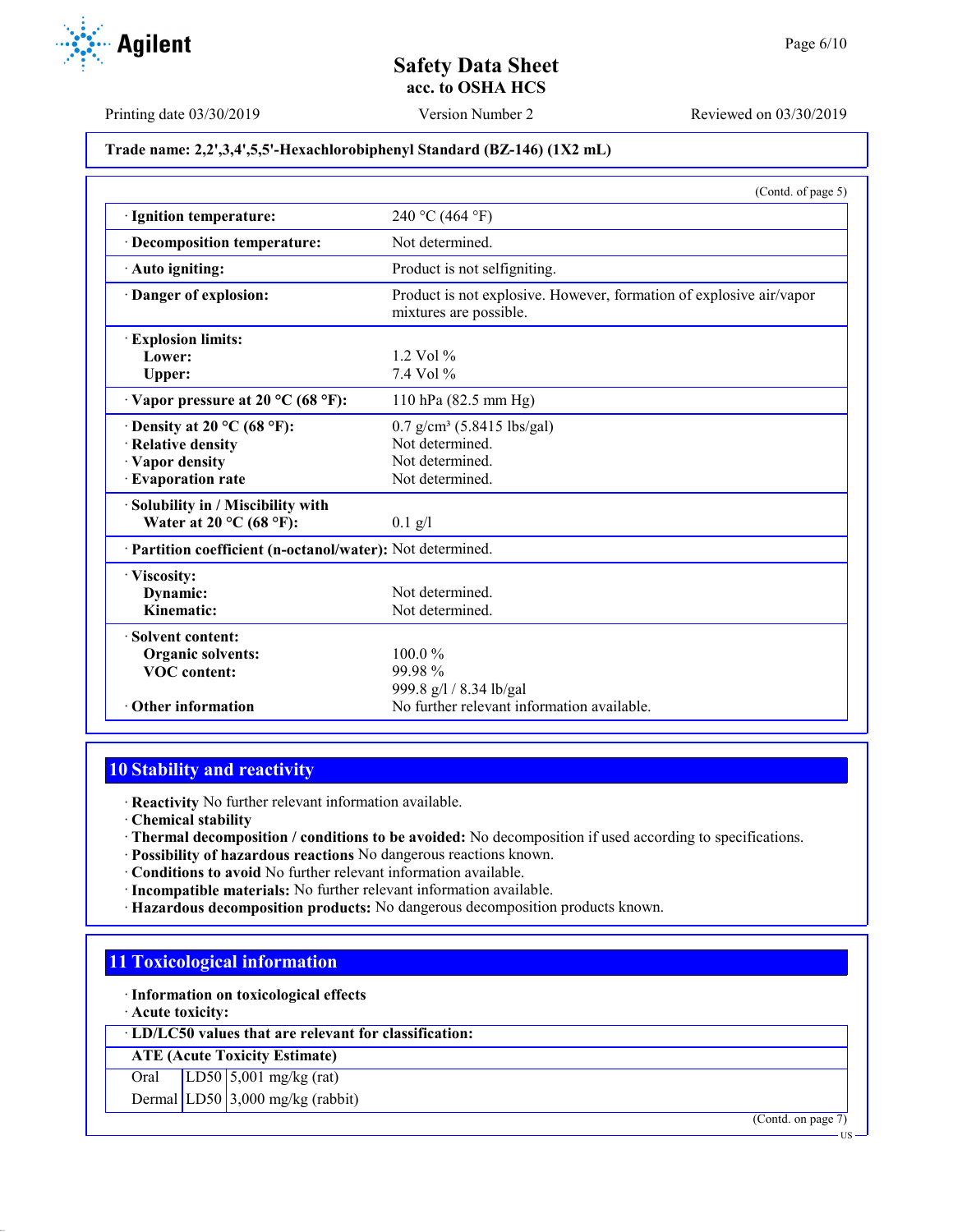Printing date 03/30/2019 Version Number 2 Reviewed on 03/30/2019

# **Trade name: 2,2',3,4',5,5'-Hexachlorobiphenyl Standard (BZ-146) (1X2 mL)**

(Contd. of page 6)

#### **110-54-3 n-hexane**

Oral LD50 5,000 mg/kg (rat)

Dermal LD50 3,000 mg/kg (rabbit)

#### · **Primary irritant effect:**

· **on the skin:** Irritant to skin and mucous membranes.

· **on the eye:** No irritating effect.

· **Sensitization:** No sensitizing effects known.

· **Additional toxicological information:**

The product shows the following dangers according to internally approved calculation methods for preparations: Irritant

#### · **Carcinogenic categories**

· **IARC (International Agency for Research on Cancer)**

None of the ingredients is listed.

#### · **NTP (National Toxicology Program)**

None of the ingredients is listed.

#### · **OSHA-Ca (Occupational Safety & Health Administration)**

None of the ingredients is listed.

## **12 Ecological information**

- · **Toxicity**
- · **Aquatic toxicity:** No further relevant information available.
- · **Persistence and degradability** No further relevant information available.
- · **Behavior in environmental systems:**
- · **Bioaccumulative potential** No further relevant information available.
- · **Mobility in soil** No further relevant information available.
- · **Additional ecological information:**
- · **General notes:**
- Water hazard class 2 (Self-assessment): hazardous for water
- Do not allow product to reach ground water, water course or sewage system.

Danger to drinking water if even small quantities leak into the ground.

- · **Results of PBT and vPvB assessment**
- · **PBT:** Not applicable.
- · **vPvB:** Not applicable.
- · **Other adverse effects** No further relevant information available.

# **13 Disposal considerations**

- · **Waste treatment methods**
- · **Recommendation:**

Must not be disposed of together with household garbage. Do not allow product to reach sewage system.

- · **Uncleaned packagings:**
- · **Recommendation:** Disposal must be made according to official regulations.

(Contd. on page 8)

US

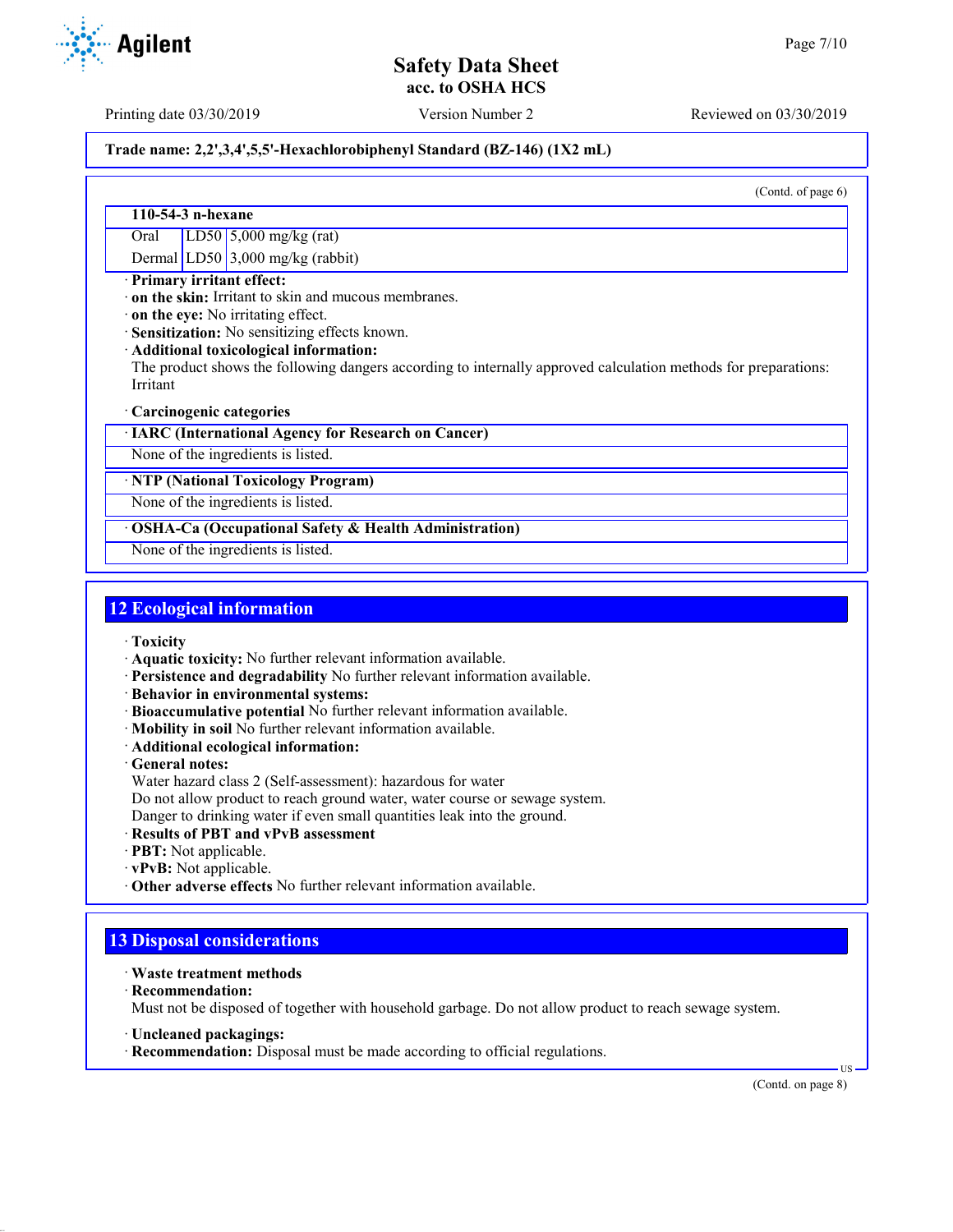Printing date 03/30/2019 Version Number 2 Reviewed on 03/30/2019

## **Trade name: 2,2',3,4',5,5'-Hexachlorobiphenyl Standard (BZ-146) (1X2 mL)**

(Contd. of page 7)

| · UN-Number<br>DOT, IMDG, IATA                                                    | <b>UN1208</b>                                                                                         |
|-----------------------------------------------------------------------------------|-------------------------------------------------------------------------------------------------------|
|                                                                                   |                                                                                                       |
| · UN proper shipping name<br>$\cdot$ DOT                                          | Hexanes mixture                                                                                       |
| $\cdot$ IMDG                                                                      | HEXANES mixture, MARINE POLLUTANT                                                                     |
| $\cdot$ IATA                                                                      | <b>HEXANES</b> mixture                                                                                |
| · Transport hazard class(es)                                                      |                                                                                                       |
| DOT, IATA                                                                         |                                                                                                       |
|                                                                                   |                                                                                                       |
| · Class                                                                           | 3 Flammable liquids                                                                                   |
| · Label                                                                           | 3                                                                                                     |
| $\cdot$ IMDG                                                                      |                                                                                                       |
| · Class                                                                           | 3 Flammable liquids                                                                                   |
| · Label                                                                           | 3                                                                                                     |
| · Packing group<br>DOT, IMDG, IATA                                                | $\mathbf{I}$                                                                                          |
| <b>Environmental hazards:</b>                                                     | Product contains environmentally hazardous substances:<br>2,2',3,4',5,5'-hexachlorobiphenyl, n-hexane |
| · Marine pollutant:                                                               | Symbol (fish and tree)                                                                                |
| · Special precautions for user                                                    | Warning: Flammable liquids                                                                            |
| Danger code (Kemler):                                                             | 33                                                                                                    |
| · EMS Number:                                                                     | $F-E, S-D$                                                                                            |
| · Stowage Category                                                                | Е                                                                                                     |
| Transport in bulk according to Annex II of<br><b>MARPOL73/78 and the IBC Code</b> | Not applicable.                                                                                       |
| · Transport/Additional information:                                               |                                                                                                       |
| $\cdot$ DOT                                                                       |                                                                                                       |
| · Quantity limitations                                                            | On passenger aircraft/rail: 5 L<br>On cargo aircraft only: 60 L                                       |
| · IMDG                                                                            |                                                                                                       |
| · Limited quantities (LQ)                                                         | 1L                                                                                                    |
| <b>Excepted quantities (EQ)</b>                                                   | Code: E2                                                                                              |
|                                                                                   | Maximum net quantity per inner packaging: 30 ml<br>Maximum net quantity per outer packaging: 500 ml   |

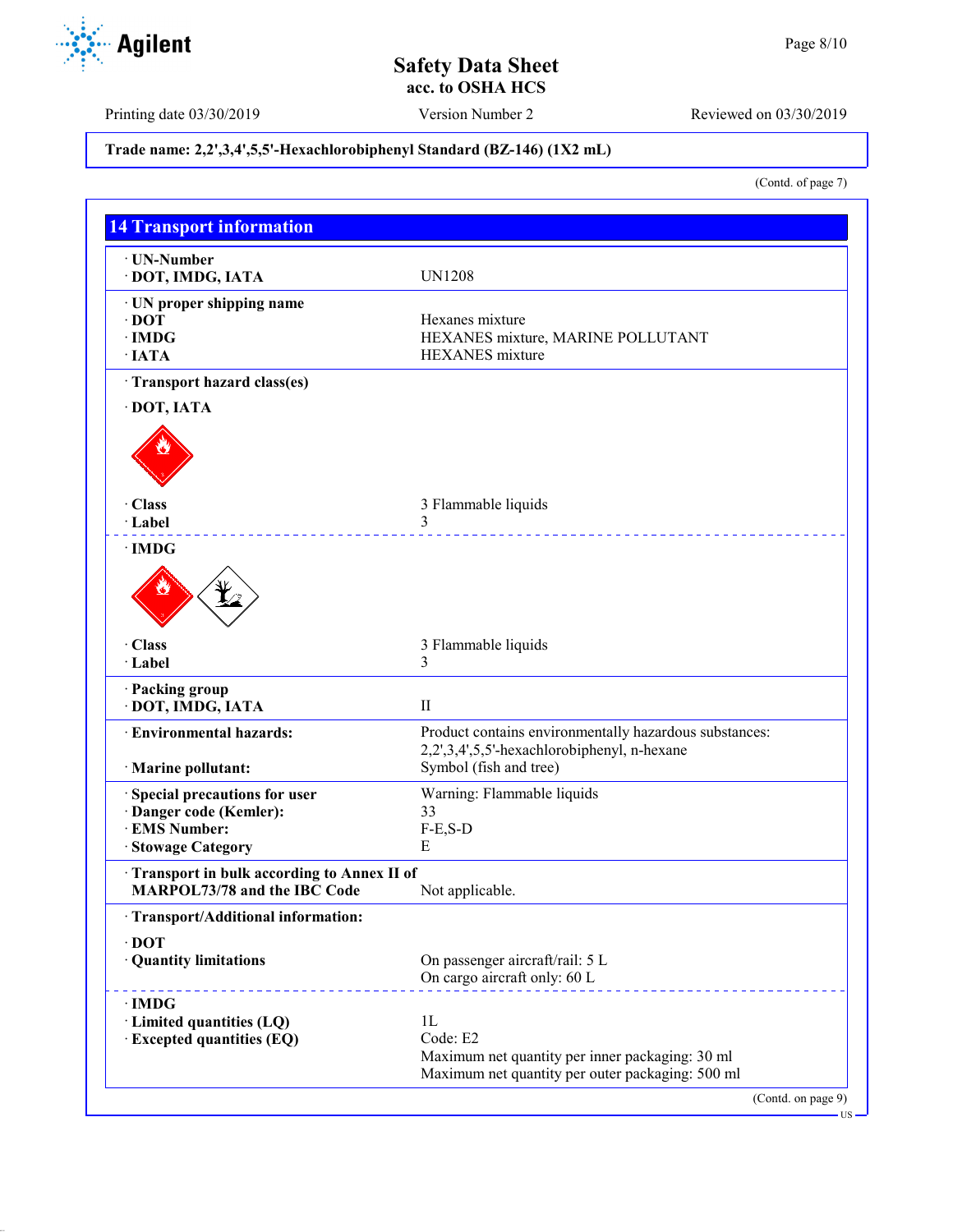(Contd. of page 8)

## **Safety Data Sheet acc. to OSHA HCS**

**Agilent** 

Printing date 03/30/2019 Version Number 2 Reviewed on 03/30/2019

**Trade name: 2,2',3,4',5,5'-Hexachlorobiphenyl Standard (BZ-146) (1X2 mL)**

· **UN "Model Regulation":** UN 1208 HEXANES MIXTURE, 3, II, ENVIRONMENTALLY HAZARDOUS

# **15 Regulatory information**

· **Safety, health and environmental regulations/legislation specific for the substance or mixture** · **Sara**

· **Section 355 (extremely hazardous substances):**

None of the ingredients is listed.

· **Section 313 (Specific toxic chemical listings):**

110-54-3  $n$ -hexane

· **TSCA (Toxic Substances Control Act):**

110-54-3 n-hexane

· **Proposition 65**

· **Chemicals known to cause cancer:**

None of the ingredients is listed.

· **Chemicals known to cause reproductive toxicity for females:**

None of the ingredients is listed.

· **Chemicals known to cause reproductive toxicity for males:**

110-54-3 n-hexane

· **Chemicals known to cause developmental toxicity:**

None of the ingredients is listed.

· **Carcinogenic categories**

· **EPA (Environmental Protection Agency)**

 $110-54-3$  n-hexane III

· **TLV (Threshold Limit Value established by ACGIH)**

None of the ingredients is listed.

· **NIOSH-Ca (National Institute for Occupational Safety and Health)**

None of the ingredients is listed.

· **Chemical safety assessment:** A Chemical Safety Assessment has not been carried out.

# **16 Other information**

The information contained in this document is based on Agilent's state of knowledge at the time of preparation. No warranty as to its accurateness, completeness or suitability for a particular purpose is expressed or implied.

· **Department issuing SDS:** Document Control / Regulatory

- · **Contact:** regulatory@ultrasci.com
- · **Date of preparation / last revision** 03/30/2019 / 1
- · **Abbreviations and acronyms:**

ADR: Accord européen sur le transport des marchandises dangereuses par Route (European Agreement concerning the International Carriage of Dangerous Goods by Road)

IMDG: International Maritime Code for Dangerous Goods

- DOT: US Department of Transportation
- IATA: International Air Transport Association

(Contd. on page 10)